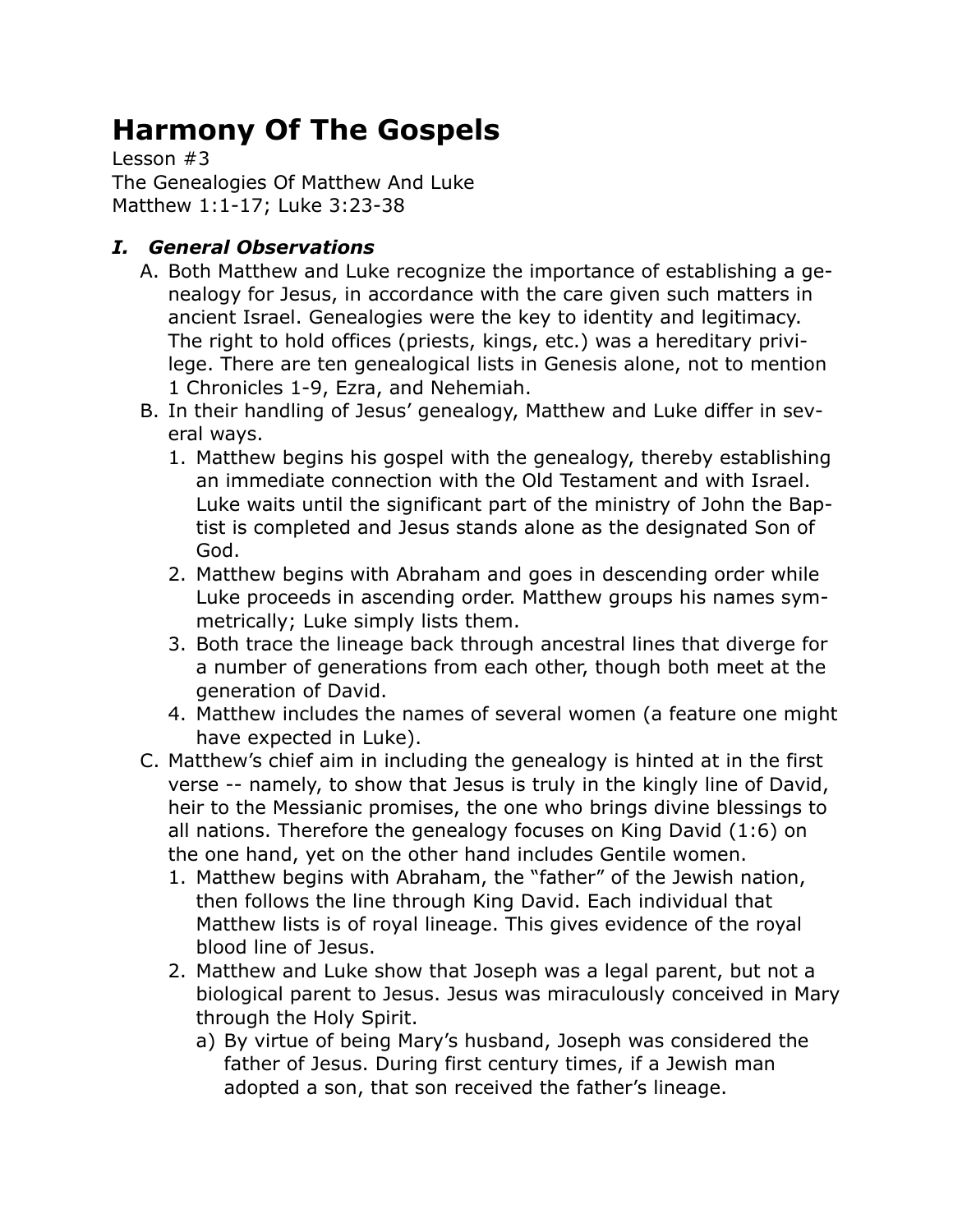- b) Therefore, according to Jewish tradition, Jesus would be given the genealogy of Joseph. This allowed Jesus to legitimately claim the throne of David.
- 3. Interestingly, the Jewish Talmud (a collection of rabbinical writings), charged Jesus with being born out of wedlock but it did not attack Joseph's or Mary's lineages. They were taken to be accurate.
- D. The significance of the genealogy in Luke probably lies in the emphasis on Jesus as a member of the human race. He implicitly contrasts the obedient second Adam, the true Son of God, with the disobedient first Adam. Tracing Christ's lineage all the way back to Adam, Luke lets the Greeks know that Christ's sacrifice is for all of mankind, not simply for the Jews.

## *II. The Genealogy Of Matthew (Matthew 1:1-17)*

- A. Notice carefully the wording of vs. 16: "And Jacob begat Joseph the husband of Mary, of whom was born Jesus, who is called Christ." This stands in contrast to the format followed in the preceding verses of the succession of Joseph's ancestors: "Abraham begat Isaac; and Isaac begat Jacob, etc." Joseph is not said to have begotten Jesus; rather he is referred to as "the husband of Mary, of whom Jesus was born."
- B. The first words of Matthew may be translated as "a [coherent and unified] record of the origins of Jesus Christ," thus serving as an opening statement of the first two chapters.
- C. The designation "Jesus Christ the son of David, the son of Abraham" resonates in the mind of the Jew. "Christ" is roughly the Greek equivalent to "Messiah" or "Anointed" (cf. 1 Samuel 2:10, 35; 10:1; 12:3-5; 16:13; 2 Samuel 5:3; 12:7).
	- 1. In the first century, Palestine was full of Messianic expectation. Many Jews expected two different "Messiahs." But Matthew's linking of "Christ" and "son of David" leaves no doubt of what he is claiming for Jesus.
	- 2. In the gospels "Christ" almost always appears as a title. But it was natural for Christians after the resurrection to use "Christ" as a name (e.g., "Jesus Christ"). Only in Matthew 1:1, 16, 18 can "Christ" be defended as designating a name as well as a title of Jesus.
- D. "Son of David" is an important designation in Matthew. Not only does David become a turning point in the genealogy (1:6, 17), but the title occurs a total of 10 times in Matthew. By contrast, it only occurs three times in both Mark and Luke, and none in John, although the term "seed of David" is used in 7:42.
	- 1. God swore His love to David (Psalm 89:29) and promised that one of his immediate descendants would establish the kingdom -- even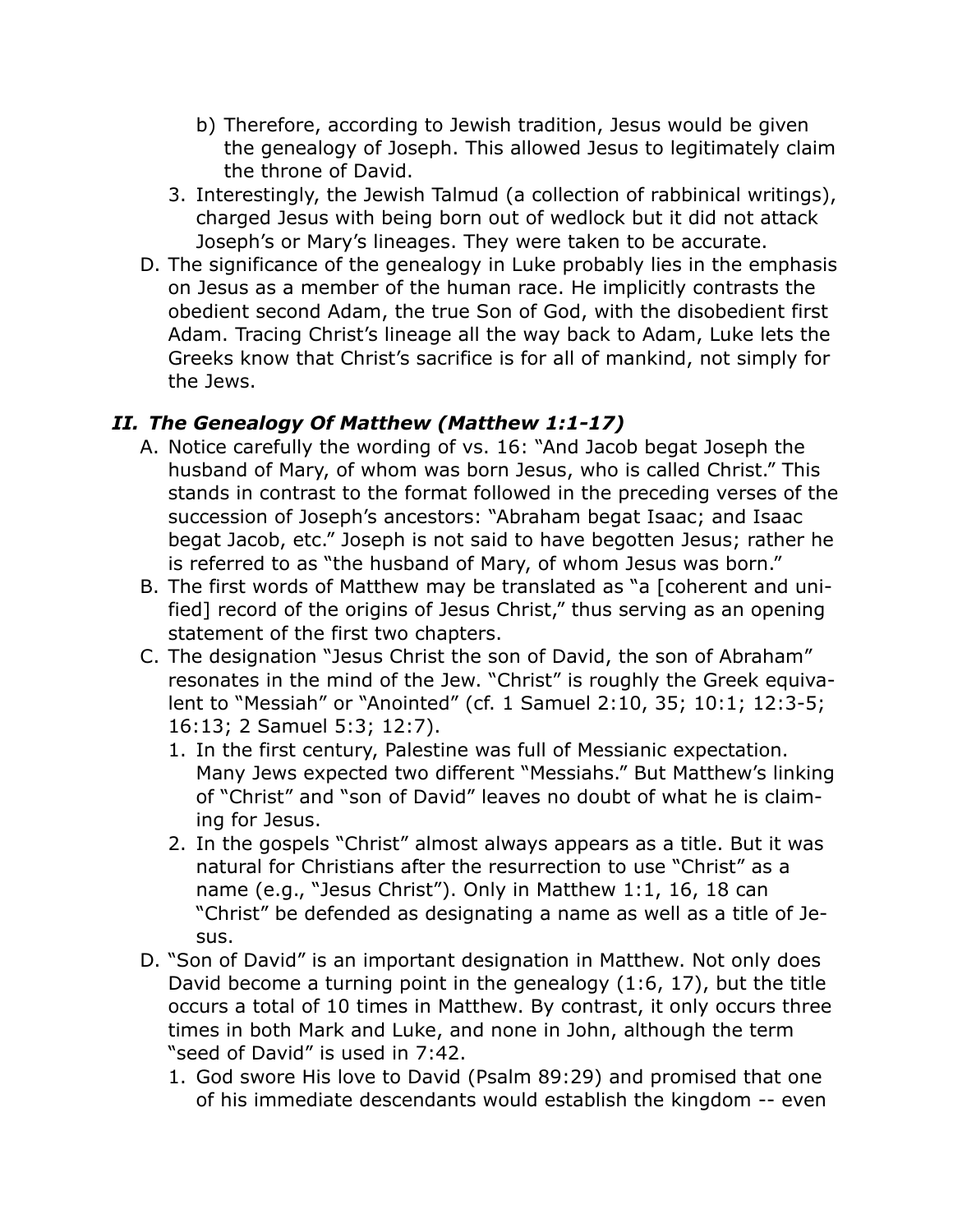more, that David's kingdom and throne would endure forever (2 Samuel 7:12-16).

- 2. Isaiah foresaw that a "son" would be given, a son with the most extravagant titles who would reign on David's throne (Isaiah 9:6-7).
- 3. In Jesus' day at least some branches of Judaism understood "son of David" to be Messianic.
- 4. In the minds of the early Christians, the tree of David, hacked off so that only a stump remained, was sprouting a new branch (Isaiah 11:1).
- E. Jesus is also the "son of Abraham." The covenant with the Jewish people had first been made with Abraham (Genesis 12:1-3; 17:7; 22:18). More important, Genesis 22:18 had promised that through Abraham's offspring "all nations" would be blessed; so with this allusion to Abraham, Matthew is preparing his readers for the final words of this offspring from Abraham -- the commission to make disciples of "all nations" (28:19).
- F. Of the 12 sons of Jacob, Judah is singled out, as his tribe bears the scepter (Genesis 49:10; cf. Hebrews 7:14). The words "and his brothers" indicate that the Christ emerges within the group of the Israelites (the twelve tribes of Israel).
- G. Approximately 400 years (Genesis 15:13; Exodus 12:40) are covered by the four generations from Perez to Amminadab. Doubtless several names have been omitted: the Greek verb translated "begat" does not require immediate relationship but often means "was the ancestor of." Similarly, the line between Amminadab and David is short.
- H. David's royal authority, lost at the exile, has now been regained and surpassed by "great David's greater son." David became the father of Solomon; but Solomon's mother "had been the wife of Uriah" (cf. 2 Samuel 11:27; 12:4). Bathsheba thus becomes the fourth woman to be mentioned in this genealogy.
	- 1. Inclusion of these four women in the Messiah's genealogy instead of an all-male listing, especially with the exclusion of names of such great matriarchs as Sarah, Rebekah, and Leah, shows that Matthew is conveying more than merely genealogical data.
	- 2. Tamar enticed her father-in-law into an incestuous relationship (Genesis 38). The prostitute Rahab saved the spies and joined the Israelites (Joshua 2, 5; cf. Hebrews 11:31; James 2:25). Bathsheba was taken into an adulterous union with David, who committed murder to cover it up.
	- 3. Several reasons have been suggested to explain the inclusion of these women, all of which are valid.
		- a) Some have pointed out that at least three were Gentiles. This goes well with the reference to Abraham; the Jewish Messiah ex-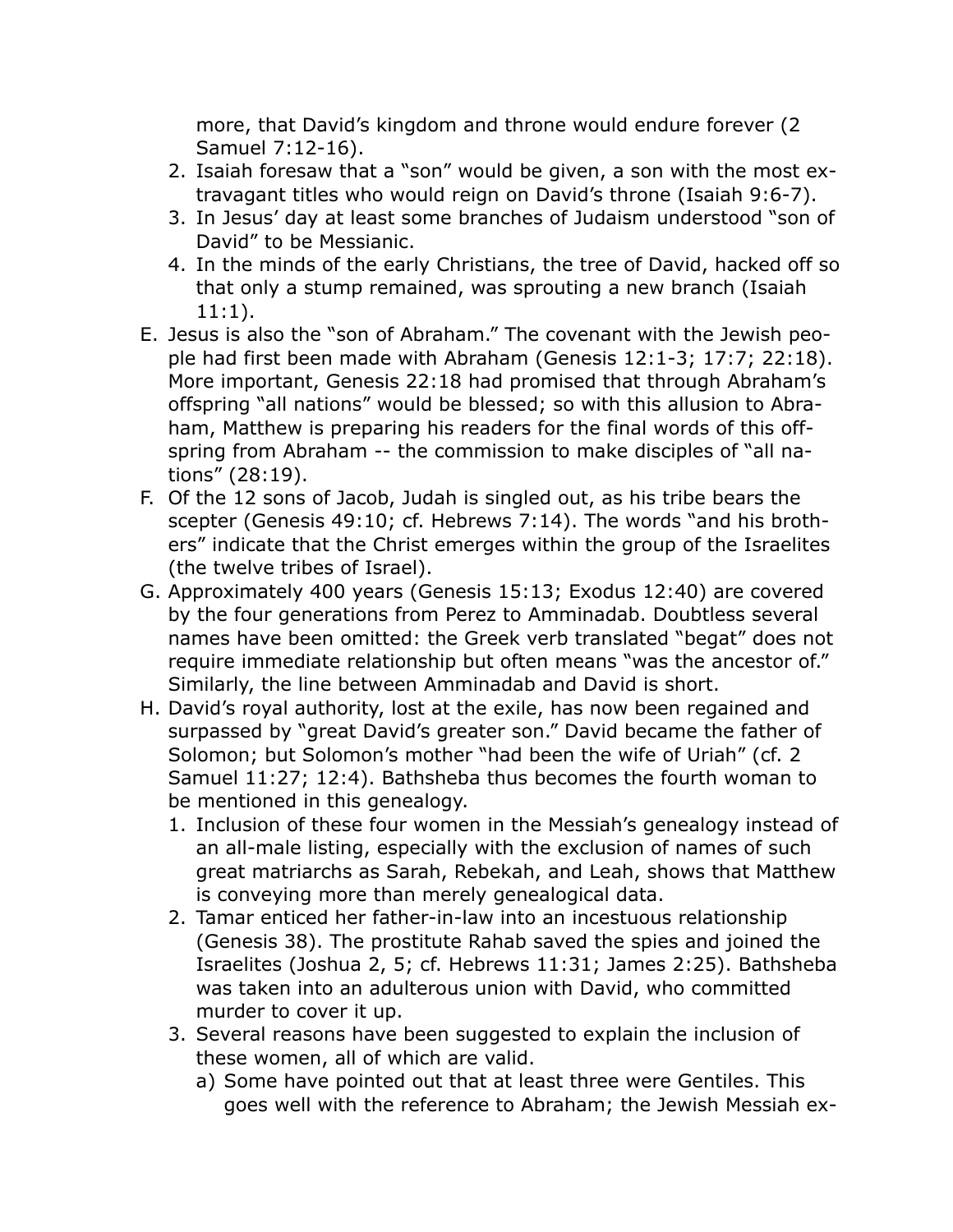tends His blessings beyond Israel, even as Gentiles are included in His line.

- b) Others have noted that three of the four were involved in gross sexual sin and that later in this same chapter Matthew introduces Jesus as the one who "will save his people from their sins" (1:21).
- c) A final reason is similar to the second. Matthew emphasized that on the human side Jesus' ancestry was a part of the world. He then turns to emphasize on the divine side that He was without sin.
- I. There is no obvious pattern to the kings mentioned here: wicked Rehoboam was the father of wicked Abijah, the father of the good king Asa. Asa was the father of another good king, Jehoshaphat, who fathered the wicked king Joram. Good or evil, they were part of Messiah's line; for though grace does not run in the blood, God's providence cannot be deceived or outmaneuvered.
- J. The exile to Babylon marked the end of the reign of David's line, a momentous event in Old Testament history. The final list of 14 begins with a further mention of the exile, and where we find one of our greatest difficulties. Matthew presents Jeconiah (Jehoiachin) as the father of Shealtiel who was the father of Zerubbabel (cf. Ezra 3:2, 8; 5:2, Nehemiah 12:1; Haggai 1:1, 12, 14; 2:2, 2:23). Luke 3:27 presents Neri as the father of Shealtiel. Finally, 1 Chronicles 3:19 presents Jeconiah as the father of Pedaiah, a brother of Shealtiel.
	- 1. The simplest solution is if we do not admit that the Shealtiel and Zerubbabel occurring in Matthew's genealogy are identical with those in Luke's (3:27). If Shealtiel and Zerubbabel distinguished themselves at all among the descendants of Solomon, it is not unusual that about the same time two members of Nathan's descendants should be named after them.
	- 2. However, the proposal of a Levirate marriage also solves the difficulty. The widow of a childless man could marry his brother so that a child of the second marriage could legally be considered as the son of the deceased man in order to perpetuate his name (Genesis 38:8-9; Deuteronomy 25:5-10; Leviticus 25:25; Numbers 7:1-11; 36:1-12; Matthew 22:24).
		- a) We have an example of a Levirate marriage in this genealogy with Obed, the son of Boaz. Boaz took Ruth, the childless widow of his kinsman Mahlon, son of Elimelech, to raise and begat Obed.
		- b) In compliance with the law, Obed was the Levirate son and heir of the deceased Mahlon, and inherited the land of Elimelech, his grandfather (Ruth 1:1-5; 2:1; 3:12-13; 4:1-6, 9-11, 13, 17).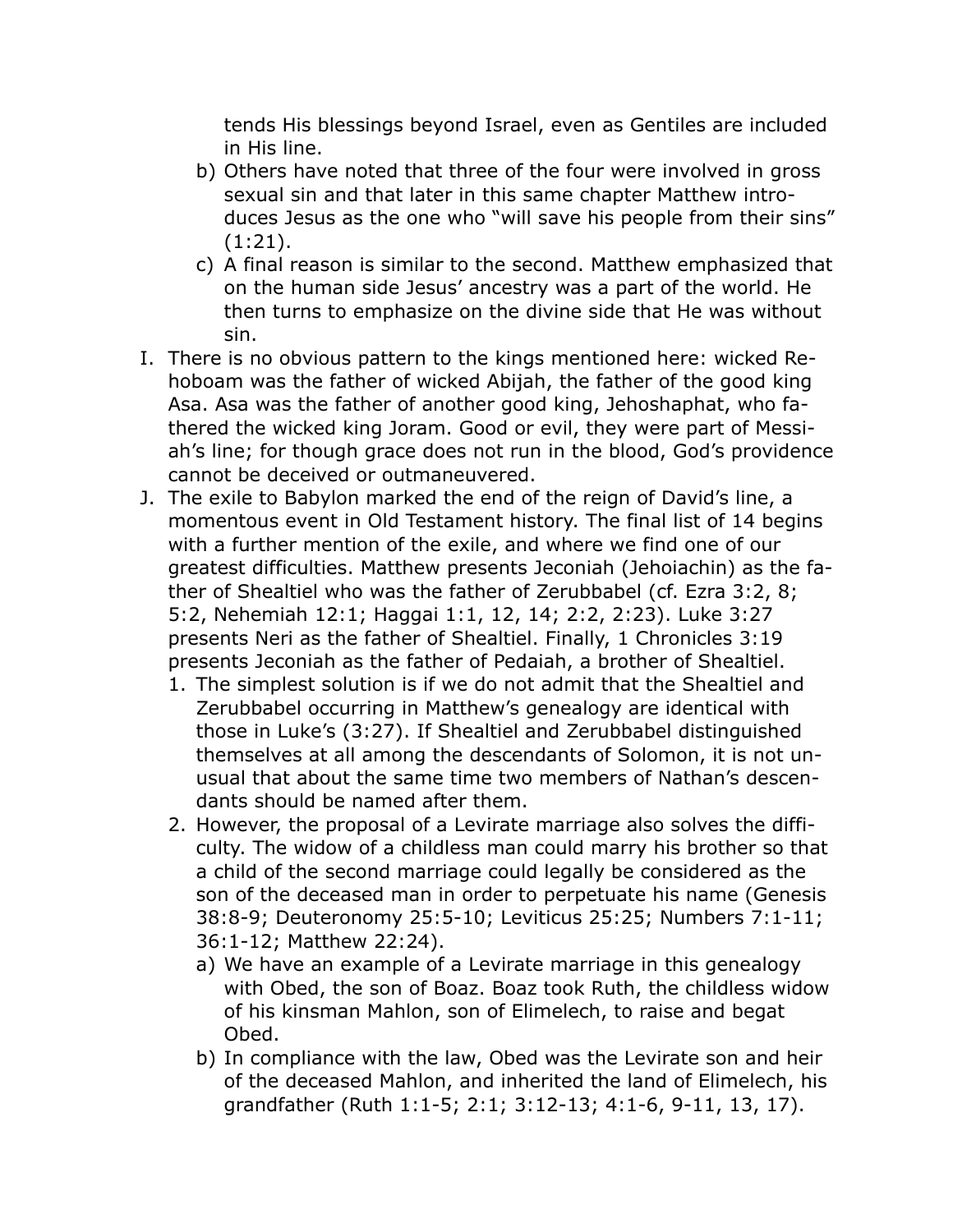- (1) As regarding Luke, this means that Neri, who was descended from Nathan, Solomon's eldest brother (1 Chronicles 3:5) could have died without male descendants. The two branches of the family of David (Nathan and Solomon), were then both united in Zerubbabel by the marriage of Shealtiel (from Solomon) with the daughter of Neri (from Nathan).
- (2) As regarding 1 Chronicles, this means that Shealtiel would have died childless and Pedaiah, his brother, married the widow. Pedaiah probably observed the law quoted above, and as a result, Zerubbabel was born, thus preserving Shealtiel's name. In a genealogy the child could be listed under his natural or his legal father.
- K. The nine names from Abiud to Jacob are otherwise unknown to us today. The names in the first two-thirds of the genealogy are taken from the Septuagint (1 Chronicles 1-3, esp. 2:1-15; 3:5-24; cf. Ruth 4:12-22). After Zerubbabel, Matthew may have relied on extrabiblical sources of which we know nothing. In the New Testament era certain genealogical records were stored in a public archive in the temple mount, while others were maintained by private families. Josephus used public records as sources of some of his information.
- L. The wording in vs. 16 is precise. Joseph's royal line has been traced; Joseph is the husband of Mary; Mary is the mother of Jesus. The relationship between Joseph and Jesus has been so far unstated. But this peculiar form of expression cries out for the explanation provided in the ensuing verses. Legally and royally, Jesus stands in line to the throne of David; physically He is born of a woman "found with child of the Holy Ghost" (1:18).
- M. An obvious question surrounds the choice of three sets of fourteen. Why does Matthew arrange the names in this way? This division of the names in their genealogy was doubtless adopted for the purpose of aiding the memory. It was common among the Jews; and other similar instances are preserved. Also, the threefold list highlights two essential turning-points in the history of Israel, and of the Davidic line: the accession of David to kingship, and the loss of that kingship at the Babylonian exile. Now in the coming of Jesus, son of David, that kingship is to reach its appointed goal. The rounded symmetry of the scheme indicates that the period of preparation is now complete.

## *III.The Genealogy Of Luke (Luke 3:23-38)*

- A. The age of Jesus is given in approximate terms.
	- 1. "Thirty" was the age of priests when they began their service (Numbers 4:3, 47), but it is not evident that Jesus had any reference to that in delaying His work to His thirtieth year.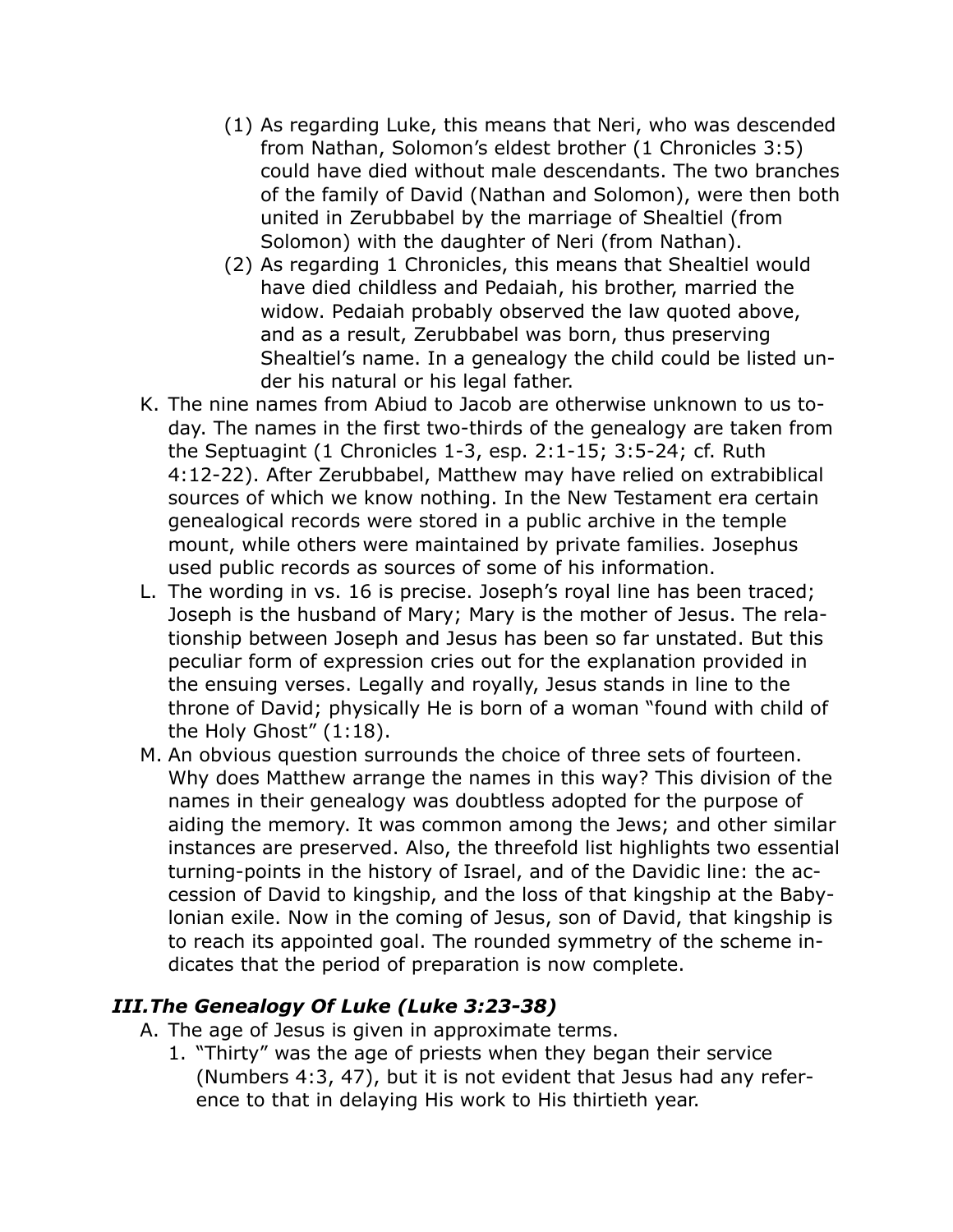- 2. This was also the age at which Joseph stood before Pharaoh (Genesis 41:46) and David began to reign (2 Samuel 5:4).
- B. Luke 3:23-38 seems to record the genealogical line of Mary herself, carried all the way back beyond the time of Abraham to Adam and the commencement of the human race.
	- 1. This is implied by the wording of vs. 23: "Jesus … being (as was supposed) the son of Joseph." This "as was supposed" indicates that Jesus was not really the biological son of Joseph, although this was commonly assumed by the public.
	- 2. Origen, Irenaeus, Tertullian, Athanasius, and Justin Martyr all held to the view that Matthew traced Joseph's lineage, while Luke traced Mary's.
- C. Perhaps the greatest objection against the genealogy is the alleged contradiction between Matthew and Luke as to the father of Joseph. Matthew states that Joseph was the son of Jacob, while Luke states that he was the son of Heli. There are at least two possible explanations for this problem.
	- 1. The first solution involves the possibility of a Levirate marriage.
		- a) The Jerusalem Talmud indicates that Mary was the daughter of Heli (Haggigah, Book 77, 4). Mary's father (Heli) had two daughters, Mary and the unnamed wife of Zebedee (John 19:25; Matthew 27:56).
		- b) If there were no sons, Joseph would become the "son" of Heli on his marriage to preserve the family name and inheritance. So Joseph was the natural son of Jacob (descending from Solomon), and the legal son of Heli (descending from Nathan).
			- (1) Luke could rightfully call Joseph the "son of Heli" because this was in compliance with use of the word "son" at that time, even though the relationship was that of a son-in-law.
			- (2) This use of the word can be seen in the Old Testament with Saul frequently calling David his "son," even though he was his son-in-law (1 Samuel 24:16; 26:17, 21, 25).
			- (3) We are born with two genealogies, one from our father and the other from our mother. So if Luke traces through Mary, and Matthew through Joseph, then Christ will have two different genealogies.
	- 2. The second solution involves the possibility that both Matthew and Luke record only Joseph's genealogy.
		- a) As an example of one way this would work would be that an unnamed woman married Matthan, a descendant of David through Solomon, and became the mother of Jacob; after Matthan's death she took for her second husband Matthat, a descendent of